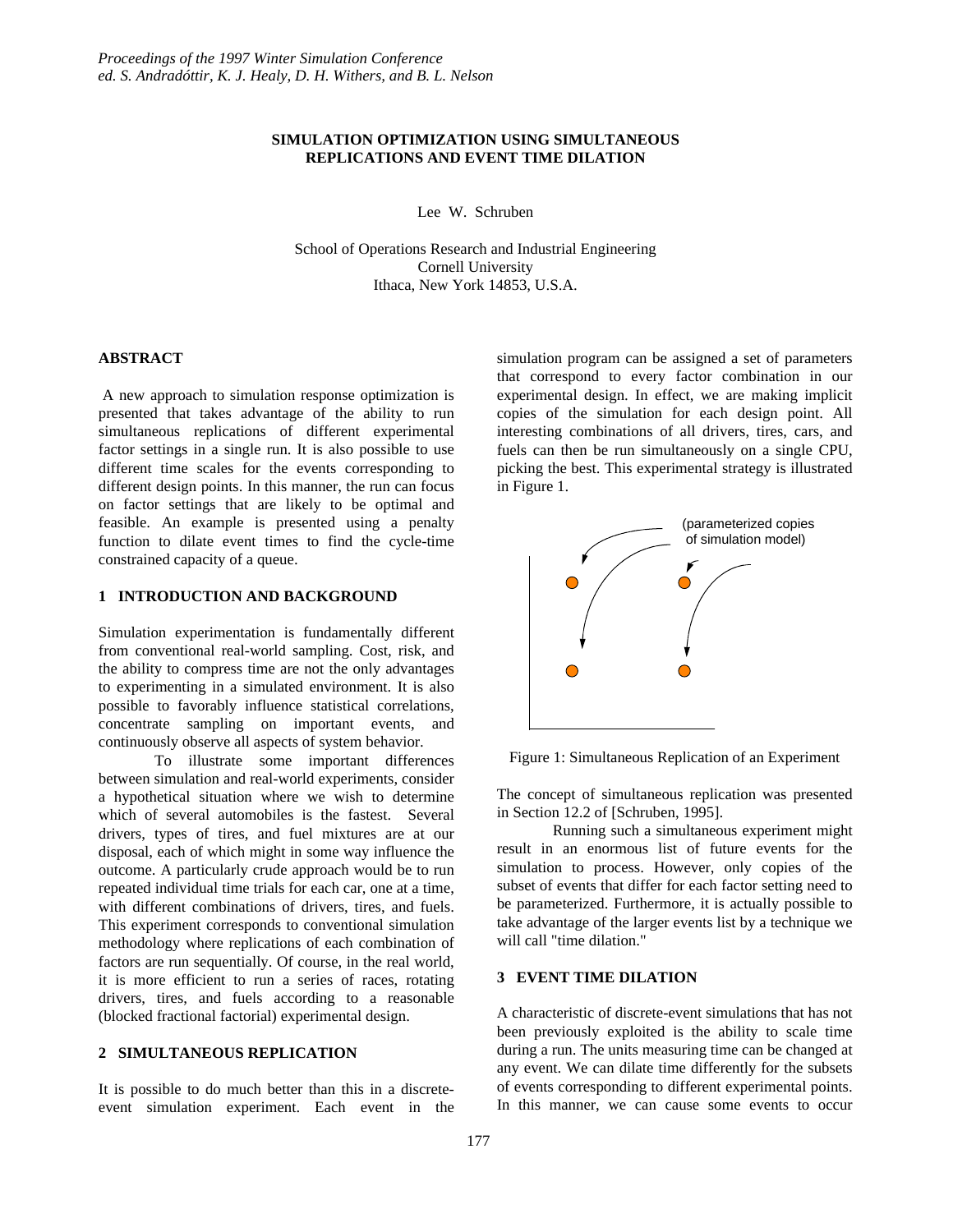relatively more often than others. The sets of events with larger time scales will naturally tend to be scheduled near the end of the future events list and occur more rarely. This effectively produces different simulation run lengths for the different points in our experiment (still within a single execution of the model). By controlling time dilation, we can concentrate the simulation run on interesting factor settings in our experimental design. Unlike sequential replications, initialization bias is taken care of once for all points in the experiment. The concept of time dilation was presented as homework 4.3.3 in [Schruben, 1995].

Time dilation during a discrete-event simulation run does not cause serious difficulty in collecting valid output statistics. Since the system state and the time scales can only change at events, it is a trivial matter to adjust time-integral statistics. All output time series from a discrete-event simulation are step functions; at each event, the area under each step is simply divided by the current time scale.

As an aside: Sharing common exogenous events in a simultaneously replicated experiment is an ideal way to implement the variance reduction technique of using common random streams without having to worry about synchronization. For example, a common input event can be used to drive factory simulations with different scheduling rules or tool configurations.

### **4 ESTIMATING CYCLE-TIME CONSTRAINED QUEUE CAPACITY**

As a tangible example, consider an important problem in semiconductor manufacturing. Estimating the 4X capacity of a semiconductor fab. Specifically, for a given tool set, this is the maximum rate at which wafers can be released to the floor such that the queueing delay for an average wafer does not exceed 4 times the theoretical minimum cycle-time. (If a mix of products is being run, an average wafer flow time is used.) It is easy to estimate this theoretical minimum cycle-time using simulation; just run one wafer through the system (without tool failures), measure its time, and replicate. The 4X fab capacity is defined in Figure 2.

For an actual fab the cycle-time/release-rate trade-off curve can be considerably more complicated. This curve will initially decrease for batch tools when the release rate is low and the tool must wait for its minimum batch size (it may be possible for every batch tool in a fab to produce its own local minimum in the curve). Random factors such as unplanned tool downtime will make the curve steeper. The situation is complicated greatly by the fact that the asymptotic release rate, above which WIP growth becomes unstable, is not known. Engineering lots, test wafers, hot lots, and scheduled tool maintenance can tend to decrease this

upper bound while yield loss tends to move it to the right.



Figure 2: Estimating the 4X fab Capacity

Determining the cycle-time constrained fab capacity is straightforward when the cycle-time function is known from queueing theory. However, small errors in approximating this trade-off curve can cause large errors in capacity estimation with potentially severe economic consequences to the enterprise. This is particularly true for the short competitive cycle-times found in the semiconductor industry; the trade-off curve in this region is flat.

There are even more serious problems if simulation must be used to estimate fab capacity. Conventional simulation experiments involve making a series of runs trying different release rates until one giving approximately the target average cycle time is found. Sometimes stochastic approximation or regression techniques are helpful [Chance and Schruben, 1995].

 Standard simulation experiments are almost useless in estimating the asymptotic upper bound on fab capacity. At high release rates, observed cycle times are highly correlated and run initialization bias is a serious concern. These factors combine to give simulation estimators of heavy-traffic cycle times both high bias and high variance. Queueing theory was used with some success to estimate this capacity bound in the SEMATECH sponsored MIMAC study. However, simulation of millions of wafer flows were needed to estimate 4X capacities.

A novel experimental strategy for simulation optimization under current development is presented next. Here the release event driving the simulation is assigned parameters from a grid of release rates. A range of release rates can then be simultaneously simulated during a single run. This grid can be refined during the run for promising experimental regions as is done in the variance reduction technique of splitting.

As the simulation progresses we want to spend more and more time running events that are near the solution. To do this we will penalize rates that are not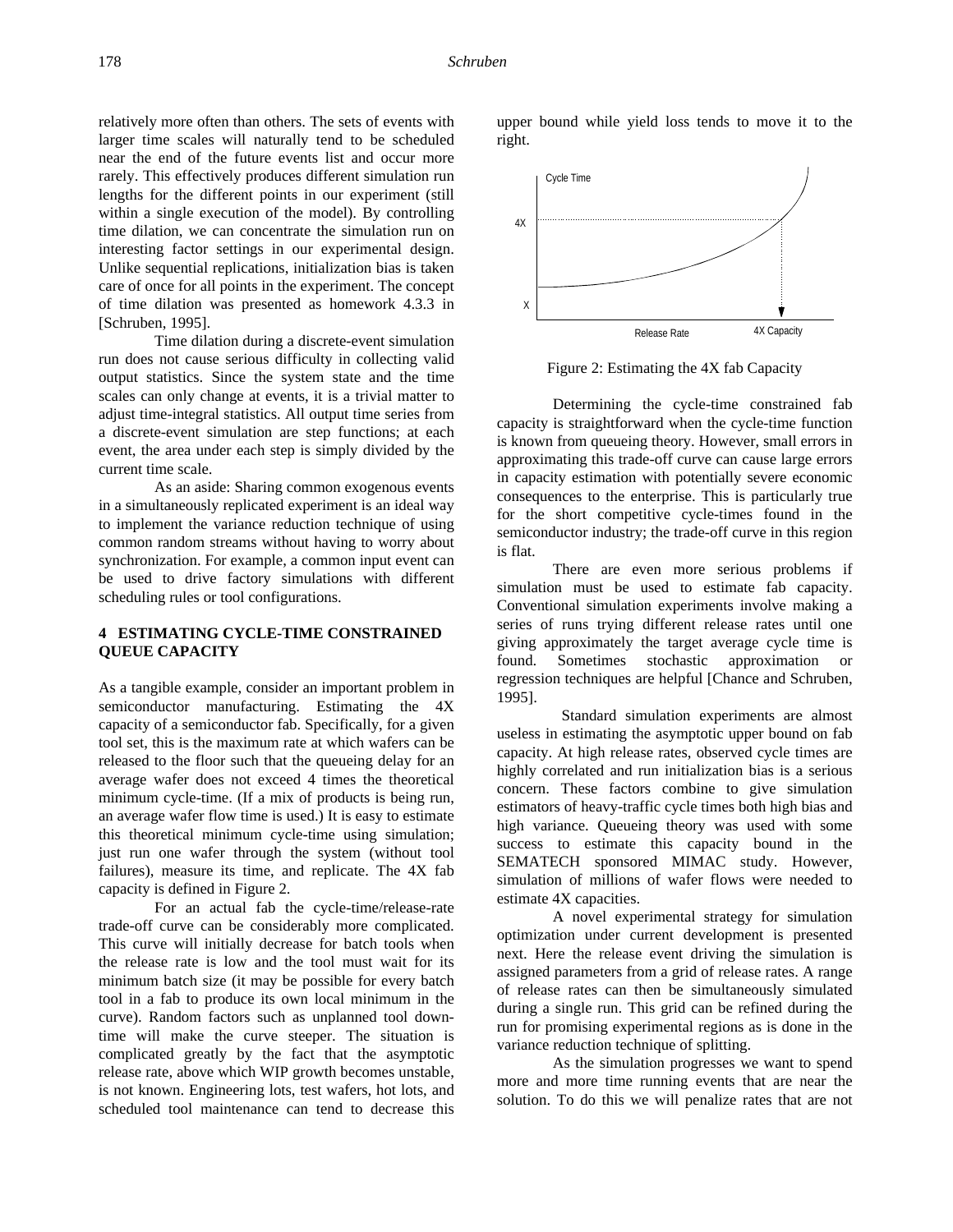performing well or appear to be infeasible. The "penalty function" takes the form of time dilation for events associated with release rates that are unlikely to be near the 4X capacity. When their relative time scales are increased, events will naturally tend to be scheduled near the end of the future events list. If the events list is very large, these penalized events become essentially irrelevant and have no detrimental effect on execution speed. The number of event executions devoted to a particular design point reflects the likelihood that the design point is optimal. Hence, the simulation run is concentrated on those experimental points where success is most likely. This has the positive effect of minimizing the estimator variance at exactly the right place.

Events corresponding to uninteresting parameter values will occur occasionally as in simulated annealing. This is necessary if there is to be any theoretical hope of global optimization.

For illustration: this experimental technique was tested with a simulated M/M/1 queue. The simultaneous replication strategy and time dilation techniques in [Schruben, 1995] were used. For this test system, the true 4X capacity rate is known. To put this problem in perspective, conventional replication methods would require hundreds of thousands of simulated jobs to get a reasonably good estimate of the cycle-time constrained capacity of this simple system.

We will set the average processing time at 1. From queueing theory it is known that the 4X capacity for this system is .8 and the maximum stable release rate is 1. Without using any of this information (or even the fact that cycle times increase with release rate), we will estimate the 4X capacity of this system with one simulation run. To do this within an error of 1/24, a grid of 40 release rates from .03125 to 1.25 is run. Recall that (presumably unknown to us) rates over 1 will make the system unstable.

Let  $W_i$  denote the average job delay corresponding to the ith release rate. For time dilation, the time scale for the release event at rate i was multiplied by  $(W, -4)$ <sup>p</sup>. In this grid of 40 rates, the 4X capacity corresponds to event parameter i=24, which has a release rate of .8. All event indices over 30 correspond to unstable release rates.

After an initialization period of 5,000 jobs, the relative frequency of events corresponding to the different release rates appear in Figure 3a.

For the next 5,000 jobs, a quadratic time dilation penalty was then invoked. After a total of 10,000 simulated jobs shared across all 40 systems, the event index at the correct solution of 24 (capacity of .8) is clearly indicated in Figure 3b. Events with unstable release rates received early penalties, effectively excluding them from the experiment.



Figure 3a: Event Execution Frequency without Time Dilation Penalties



Figure 3b: Event Execution Frequency with Time Dilation Penalties

 In Figures 4a and 4b, average event indices are plotted for both the 2X and 4X capacities. Periodically, these averages are reset. These averages quickly converged to the correct indices of 20 (capacity=.66) and 24 (capacity=.8).

The development of advanced simulation experimental techniques requires advancements in queueing theory. It is vital that analytical cycletime/release-rate tradeoff curves be developed for queueing models that more closely represent actual semiconductor manufacturing tool and fab behavior. It is not possible to assess the validity of simulation problem solution methods without queueing models providing a test bed for which the correct answers are known.